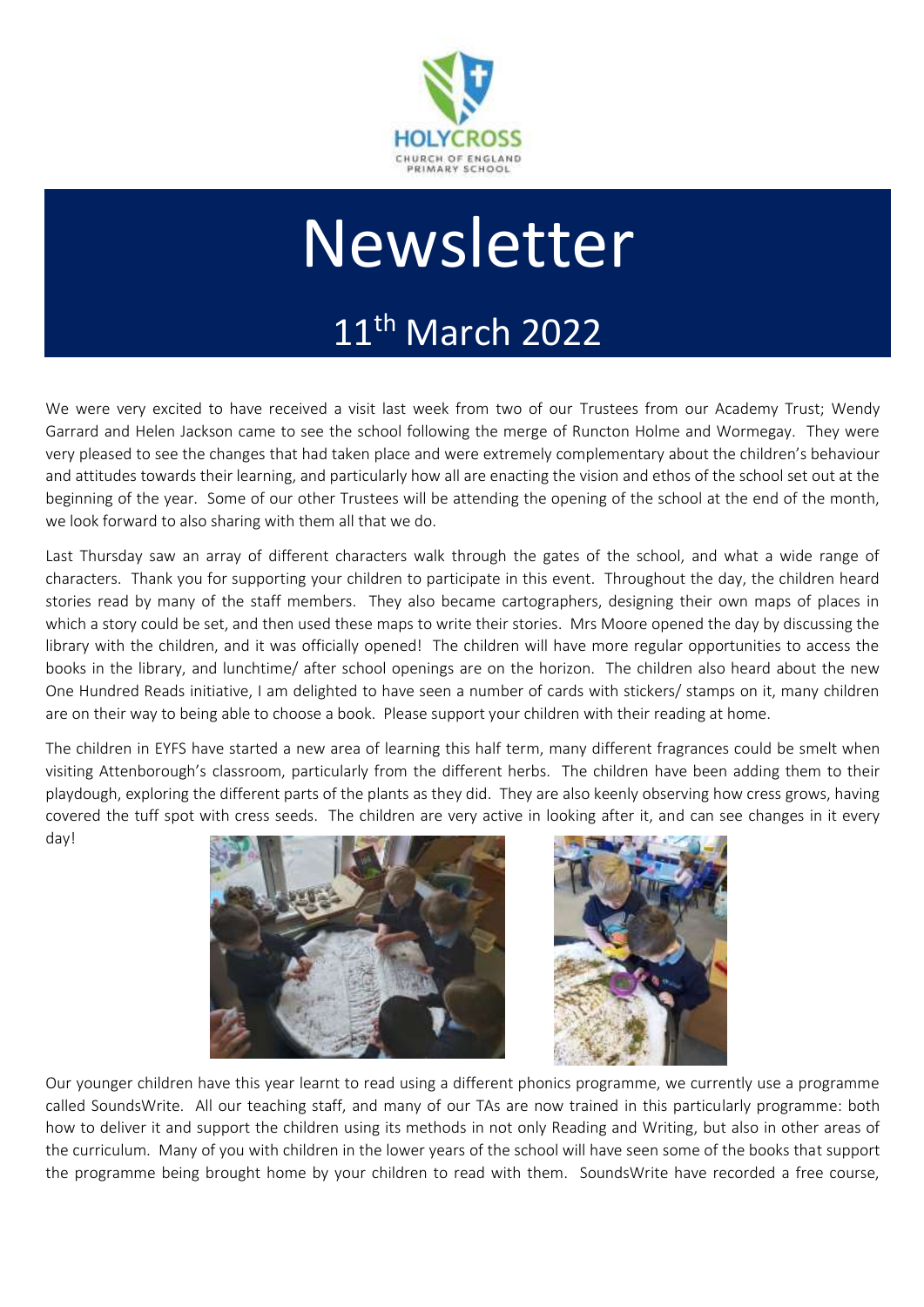consisting of two videos that shares with parents how the programme supports phonic development, leading to early reading and writing. It can be found at:<https://www.udemy.com/course/help-your-child-to-read-and-write/>

Please do take a look, as this can really enhance the support that you can give your child when listening to them read at home, or helping with written homework. The next Parent Forum is being led by Mrs Moore, on the 30<sup>th</sup> March at 6pm, where she will be sharing more about the school's approach to Phonics and Reading. Please do try and come along!

Rehearsals are well underway in Key Stage Two, with Einstein class practising for the Dance Festival at the end of the month. Please remember that if you wish to purchase tickets to attend this event, these are available directly from the Corn Exchange. Both classes have also resumed their singing practices ready for Young Voices at the end of April. Singing and dancing will also be featuring in the opening of the school, please do let Mrs Fowl know if you are able to attend, this will help us greatly with gauging numbers.

I am sure you will have seen the recent letter sent out regarding the Friends Committee, we really do need your help with this, being mid budget setting for next academic year, it is going to be vital for the school to raise funds if we are to continue the added extras that we have provided the children with over the past years. You will have seen that we are planning to host an Easter Bingo, please do come and support, and if you can help with any of the jobs listed on the letter sent out then please let Mrs Fowl know. Mrs Waterson will be advertising another Friends meeting in the next few weeks for after Easter, please, please do attend, the more people we have, the less commitment each person needs to make.